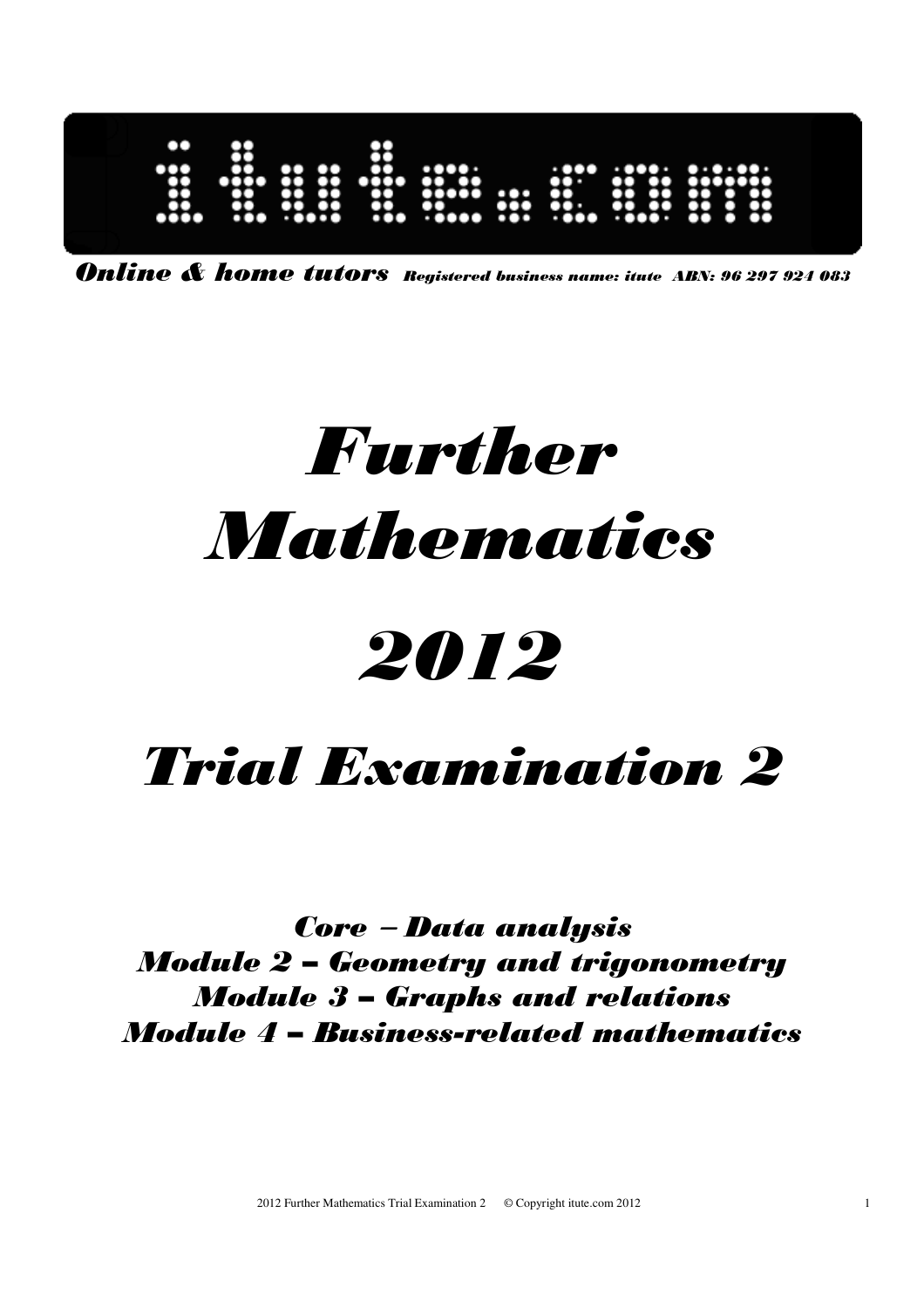#### **Instructions:**

Answer all questions in the core and the three modules.

You need not give numerical answers as decimals unless instructed to do so. Alternative forms may involve, for example,  $\pi$ , surds or fractions.

#### **Core – Data analysis**

From colonial times, patterns of migration to Australia have been shaped by historical events and policies both in Australia and other parts of the world.

**Question 1** In 2011, the Census revealed that over a quarter (26%) of Australia's population was born overseas and a further one fifth (20%) had at least one overseas-born parent.

a. In 2011, what percentage (nearest whole number) of Australia's population had both parents born in Australia? 1 mark

| <b>Country of birth</b>    | Persons (thousands) | <b>Proportion of all</b><br>overseas-born $(\% )$ | <b>Median age (years)</b> | Sex ratio<br>i.e. Number of males per<br>100 females |
|----------------------------|---------------------|---------------------------------------------------|---------------------------|------------------------------------------------------|
| United Kingdom             | 1 101.1             | 20.8                                              | 54                        | 101.7                                                |
| New Zealand                | 483.4               | 9.1                                               | 40                        | 102.8                                                |
| China                      | 319.0               | 6.0                                               | 35                        | 79.8                                                 |
| India                      | 295.4               | 5.6                                               | 31                        | 125.2                                                |
| Italy                      | 185.4               | 3.5                                               | 68                        | 104.7                                                |
| Vietnam                    | 185.0               | 3.5                                               | 43                        | 84.6                                                 |
| Philippines                | 171.2               | 3.2                                               | 39                        | 60.6                                                 |
| South Africa               | 145.7               | 2.8                                               | 39                        | 96.9                                                 |
| Malaysia                   | 116.2               | 2.2                                               | 39                        | 83.5                                                 |
| Germany                    | 108.0               | 2.0                                               | 62                        | 90.6                                                 |
| Born elsewhere overseas    | 2 1 8 3 . 8         | 41.2                                              | 44                        | 95.6                                                 |
| <b>Total overseas-born</b> | 5 294.2             | <b>100</b>                                        | 49                        | 96.1                                                 |

#### **TOP 10 COUNTRIES OF BIRTH FOR THE OVERSEAS-BORN POPULATION**

Source: abs

b. Refer to the above table. In 2011, what percentage (nearest whole number) of the overseas-born population were under 49 years old? 1 mark

c.Refer to the above table. In 2011, what percentage (nearest whole number) of the overseas-born population were females? 1 mark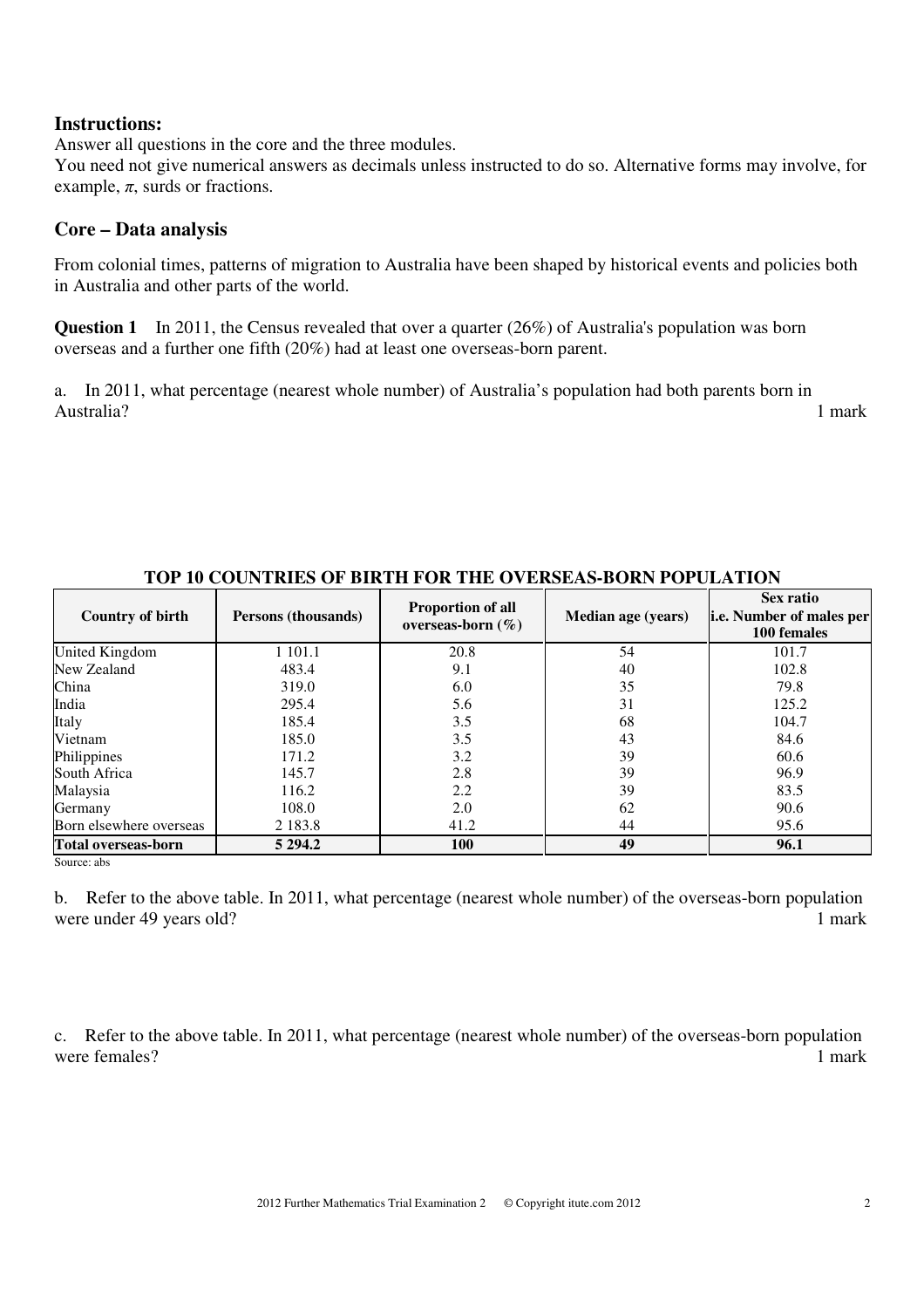

**Question 2** In 2011, the United Kingdom was the leading country of birth for the overseas-born population (21%). The percentage has been decreasing since 2001 as shown in the graph below.

a. Draw a line of best fit for the annual data points on the above graph. 1 mark

b. Let *P* be the percentage and *t* be the year, and year 2000 be  $t = 0$ . Find the equation of your line of best fit. (Round the numerals in the equation to 2 decimal places)

2 marks

c. For the overseas-born population predict the percentage (nearest whole number) are from United Kingdom in 2015.

1 mark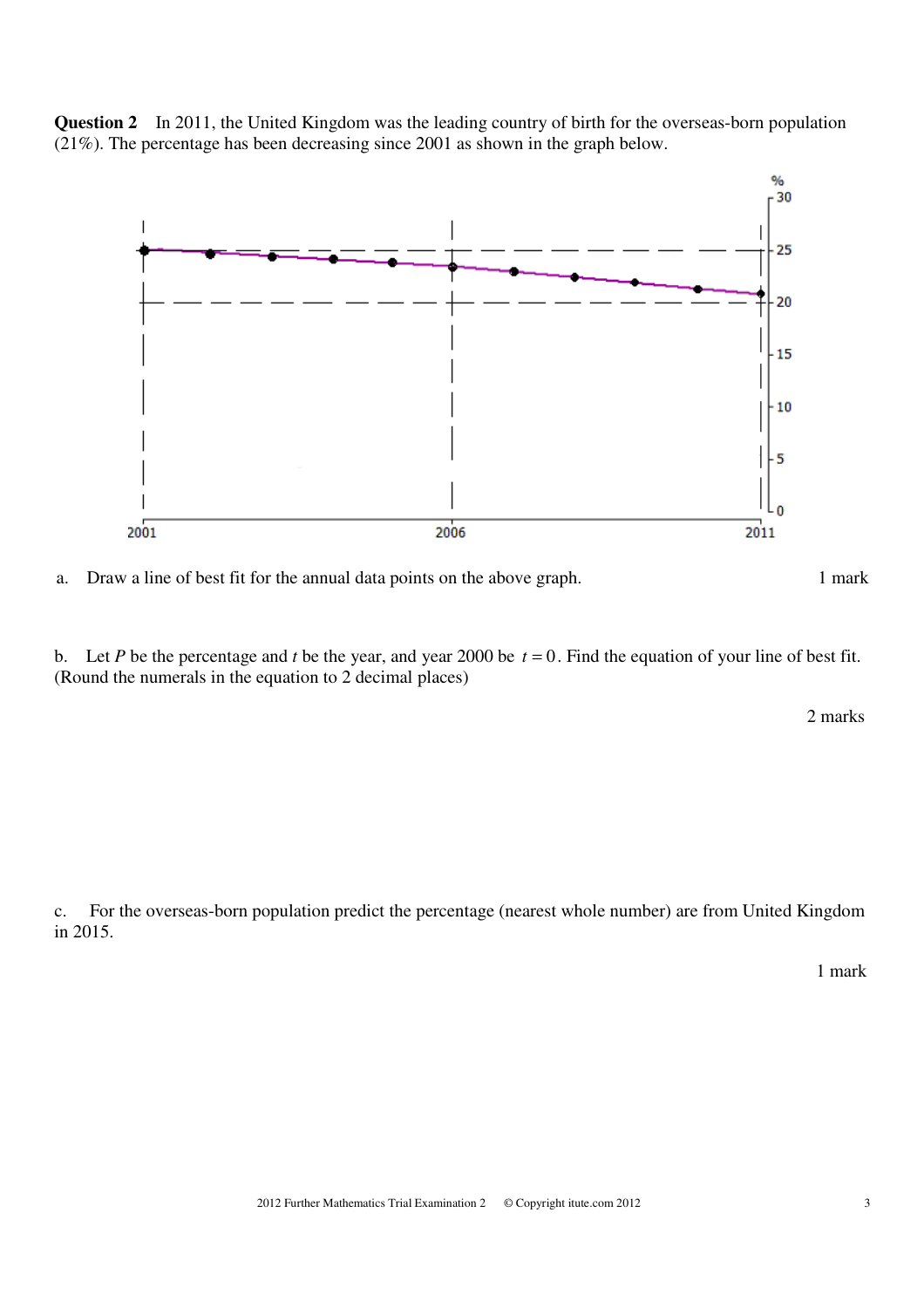#### **Question 3**



a. Based on the population structures shown above, estimate the increase (correct to the nearest 100,000) in the population of 45-49 age group from 1971 to 2011.

1 mark

b. Explain the large difference between the population of the 5-9 age group in 1991 and the population of the 25-29 age group in 2011. 1 mark

c. The population structures have different shapes. Describe the change from one population structure to another structure, which indicates the process of population ageing in Australia. 1 mark

d. Consider the 2011 population structure shown above. Give the modal age group of the distribution.

1 mark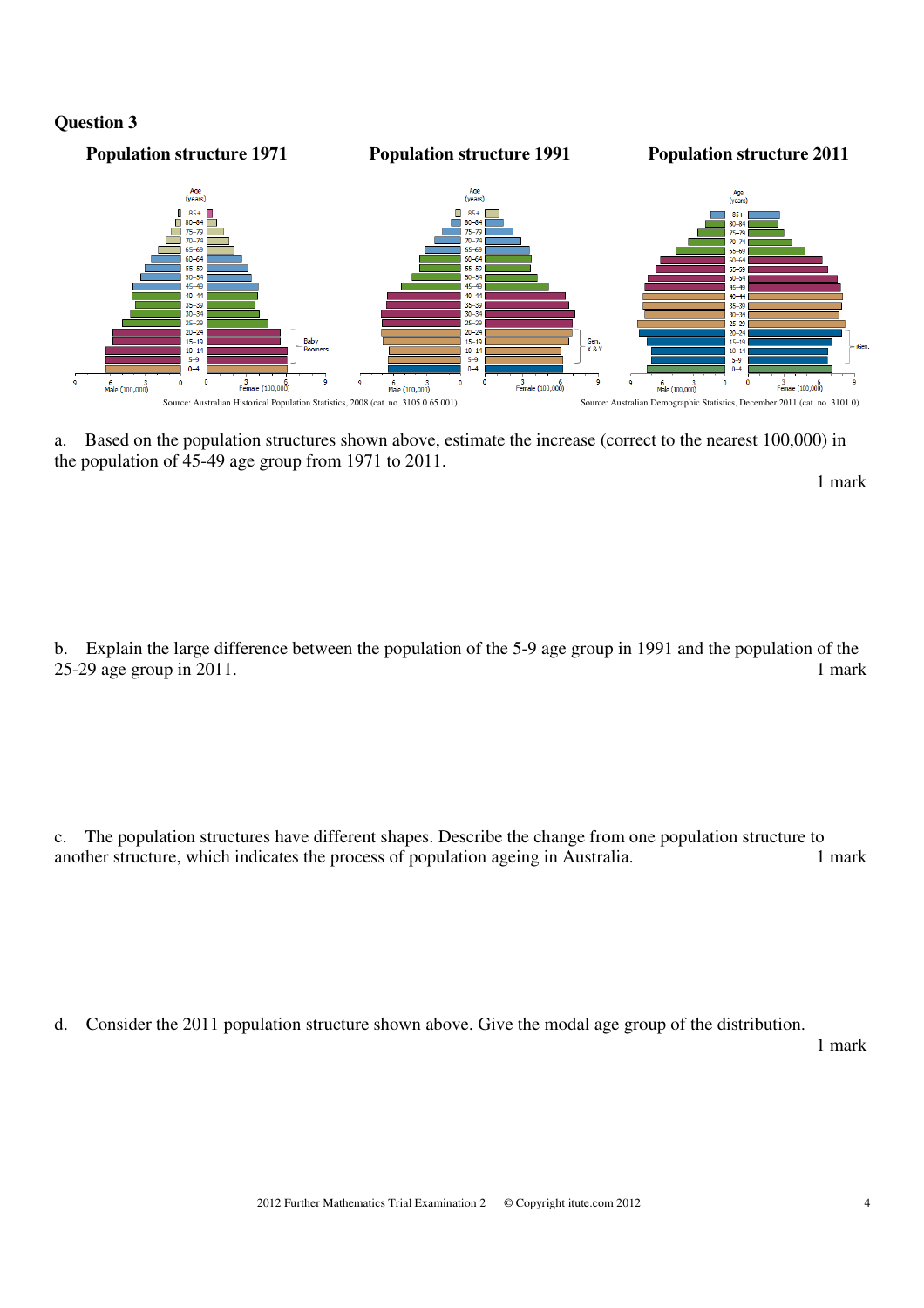#### **Question 4**

| Year | <b>Time</b><br>t | <b>Australian</b><br>population<br>(thousands) | <b>Increase in</b><br>population<br>since 1901<br>$P$ (thousands) |
|------|------------------|------------------------------------------------|-------------------------------------------------------------------|
| 1901 | $\theta$         | 3770                                           | 0                                                                 |
| 1911 | 1                | 4430                                           | 660                                                               |
| 1921 | $\overline{2}$   | 5410                                           | 1640                                                              |
| 1931 | 3                | 6500                                           | 2730                                                              |
| 1941 | $\overline{4}$   | 7080                                           | 3310                                                              |
| 1951 | 5                | 8310                                           | 4540                                                              |
| 1961 | 6                | 10390                                          | 6620                                                              |
| 1971 | 7                | 12660                                          | 8890                                                              |
| 1981 | 8                | 14700                                          | 10930                                                             |
| 1991 | 9                | 17070                                          | 13300                                                             |
| 2001 | 10               | 19150                                          | 15380                                                             |
| 2011 | 11               | 22490                                          | 18720                                                             |

a. The increase in Australian population *P* (thousands) since 1901 is plotted against time *t* (years) in the following graph with one data point missing. Fill in the missing data point. 1 mark



b. The above data can be described approximately by  $P = kt^2 + c$ . Find the values of *k* and *c*, correct to the nearest ten. 2 marks

**c.** Predict the Australian population in 2021, correct to the nearest million. 1 mark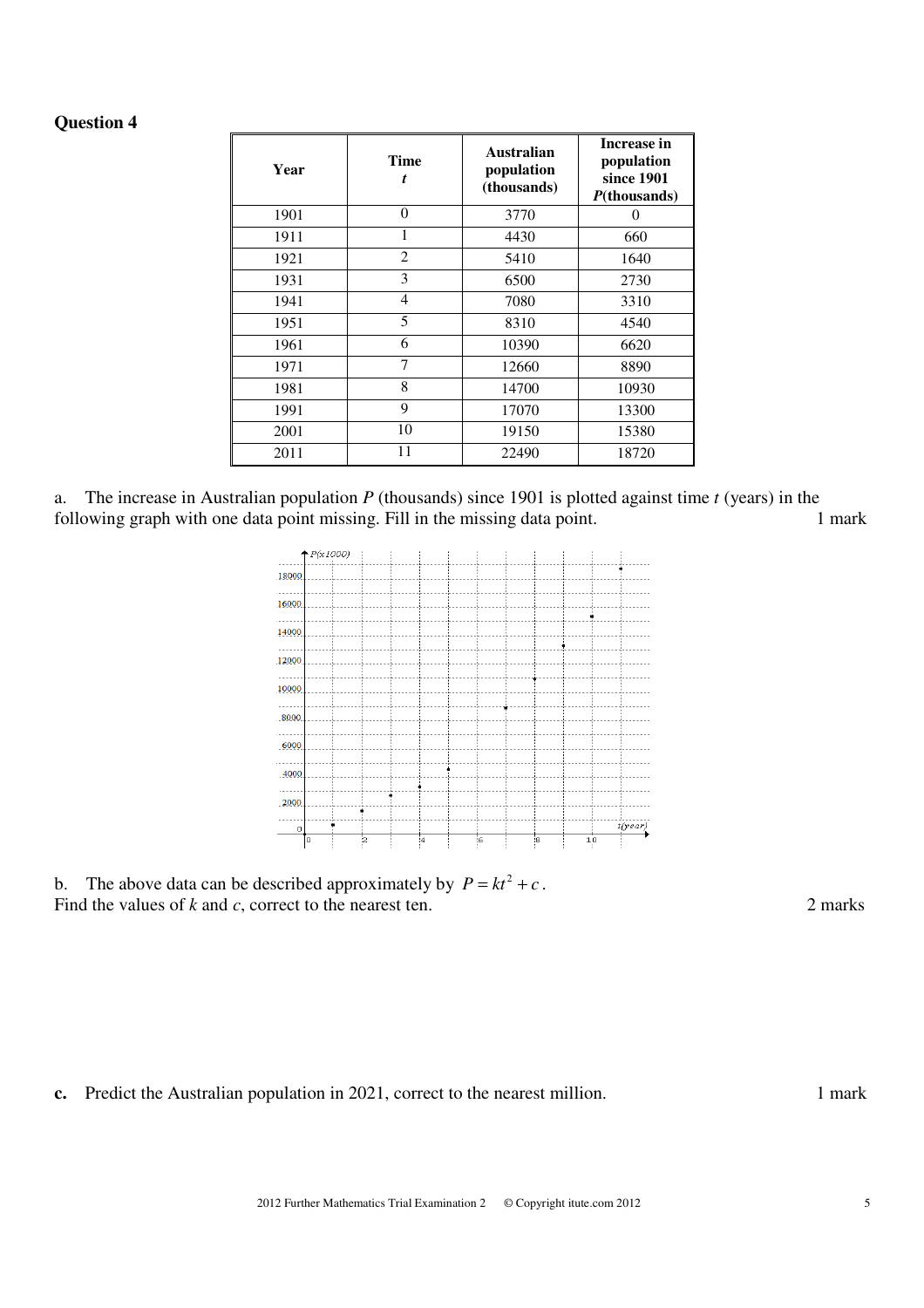#### **Module 2: Geometry and trigonometry**

**Question 1** *ABCD* is a trapezium as shown in the diagram below. Side *AB* is parallel to side *DC* and 5  $=$  $\frac{3}{2}$ *DC*  $rac{AB}{\sqrt{BC}} = \frac{3}{2}$ . *AC* intersects *BD* at *X*.





. **1 mark** 

b. Find the value of *area of CDX area of ABX* ∆ ∆  $. of.$  $. of.$ 

. **1 mark** 

c. Find the value of *area of CDX area of BCX* ∆ ∆  $. of.$  $. of.$ 

. **1 mark**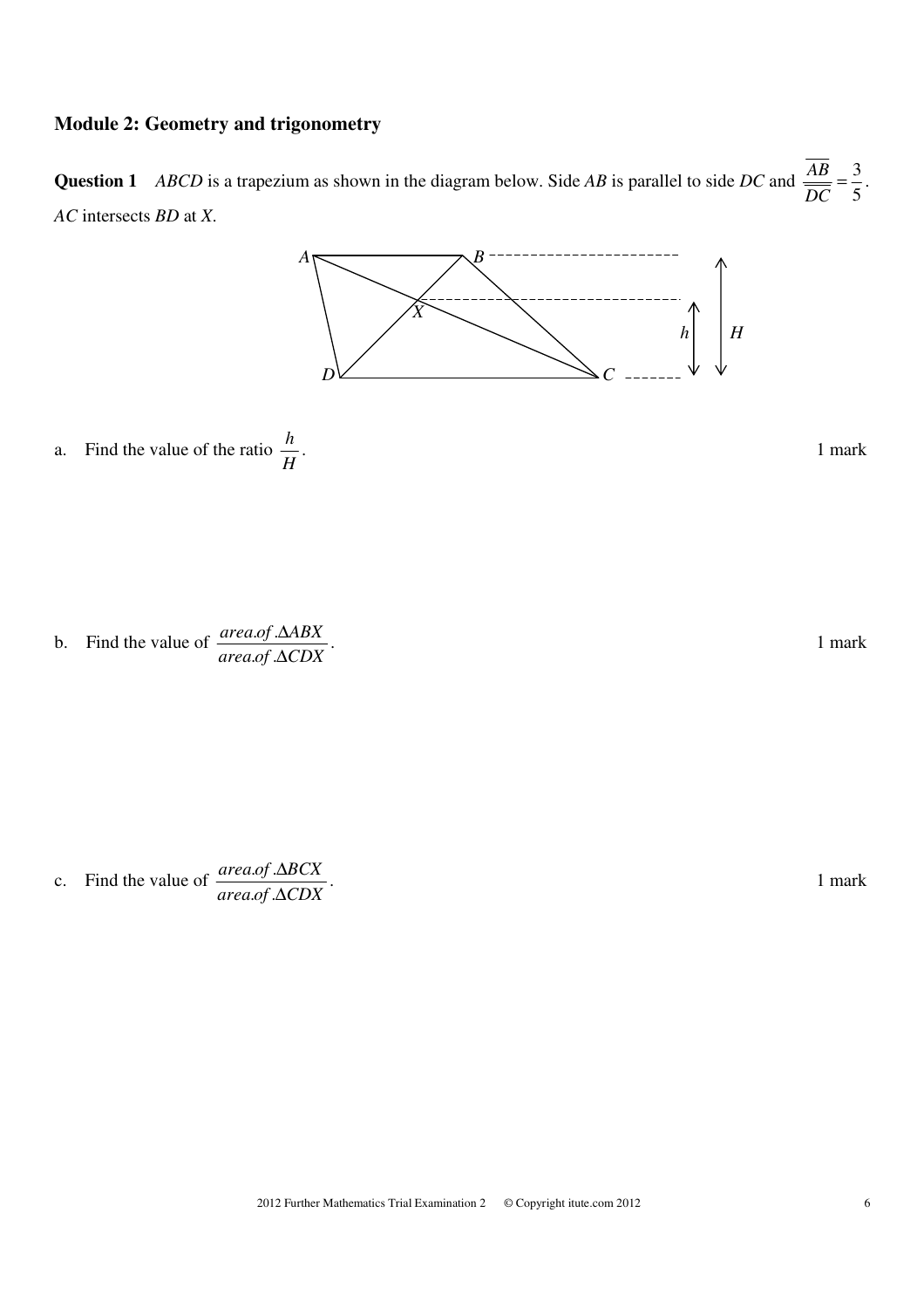**Question 2** A solid cube is to be cut out from a solid sphere which has a radius of 0.50 m.



a. Find the volume (in  $m<sup>3</sup>$ , correct to 2 decimal places) of the largest cube possible. 2 marks

b. Find the **exact** value of the ratio, *surface area of the sphere : surface area of the largest cube*. 2 marks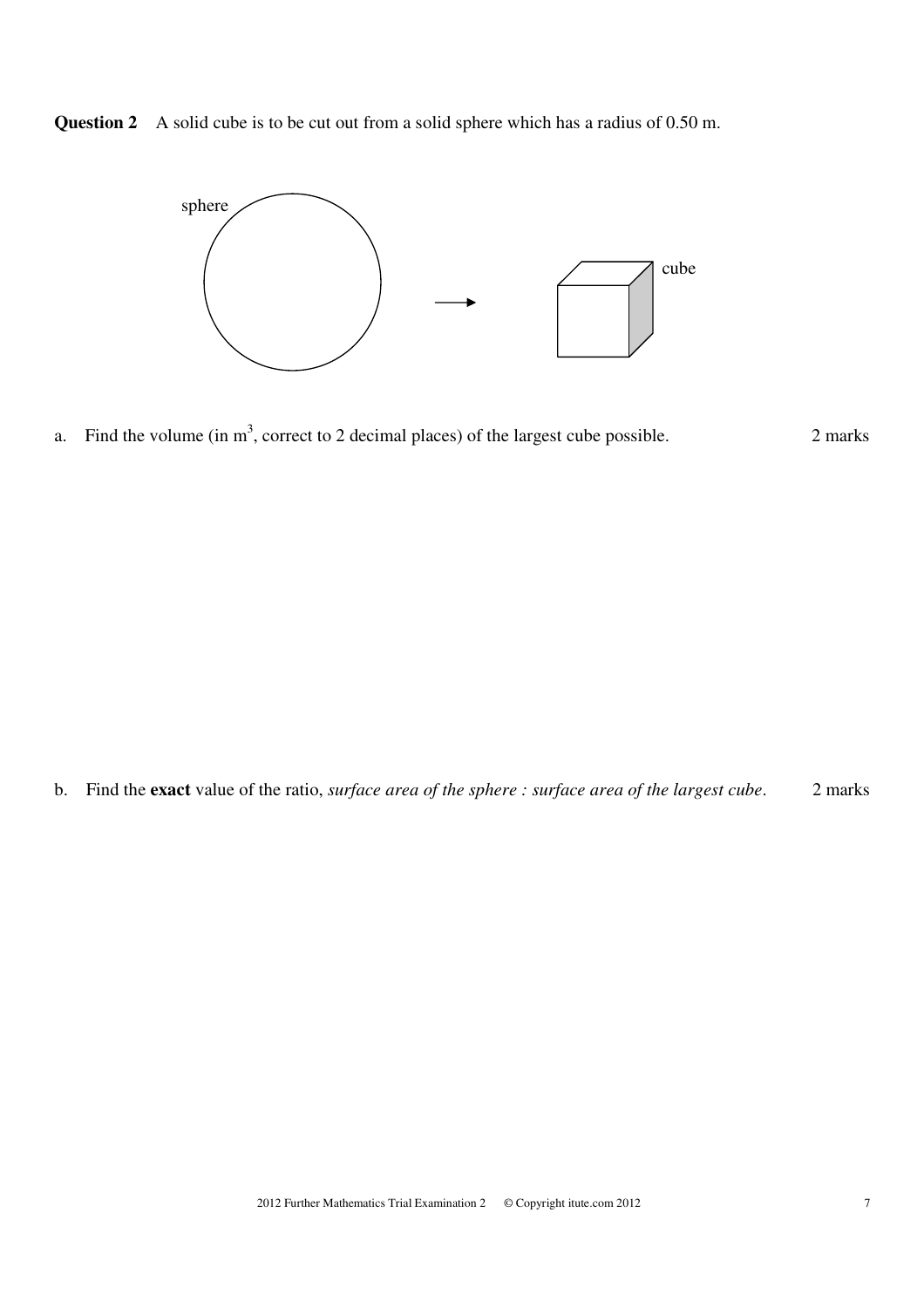**Question 3** Consider the following contour map of a terrain. There is a tall electric fence (with an opening) across the terrain. Distance  $AB = 2$  km.

a. Sketch the profile of the terrain between point *A* and point *B*. 1 mark



b. Mark a cross on the dotted line *AB* on *the contour map* and label it as *P*, where the slope is the steepest. 1 mark

c. Estimate the gradient (correct to 1 decimal place) of the slope at cross *P*. 1 mark

d. The land shown in the map is cleared for grazing. Draw on the contour map a short and easy route to travel from *A* to *B* through the opening of the electric fence. 1 mark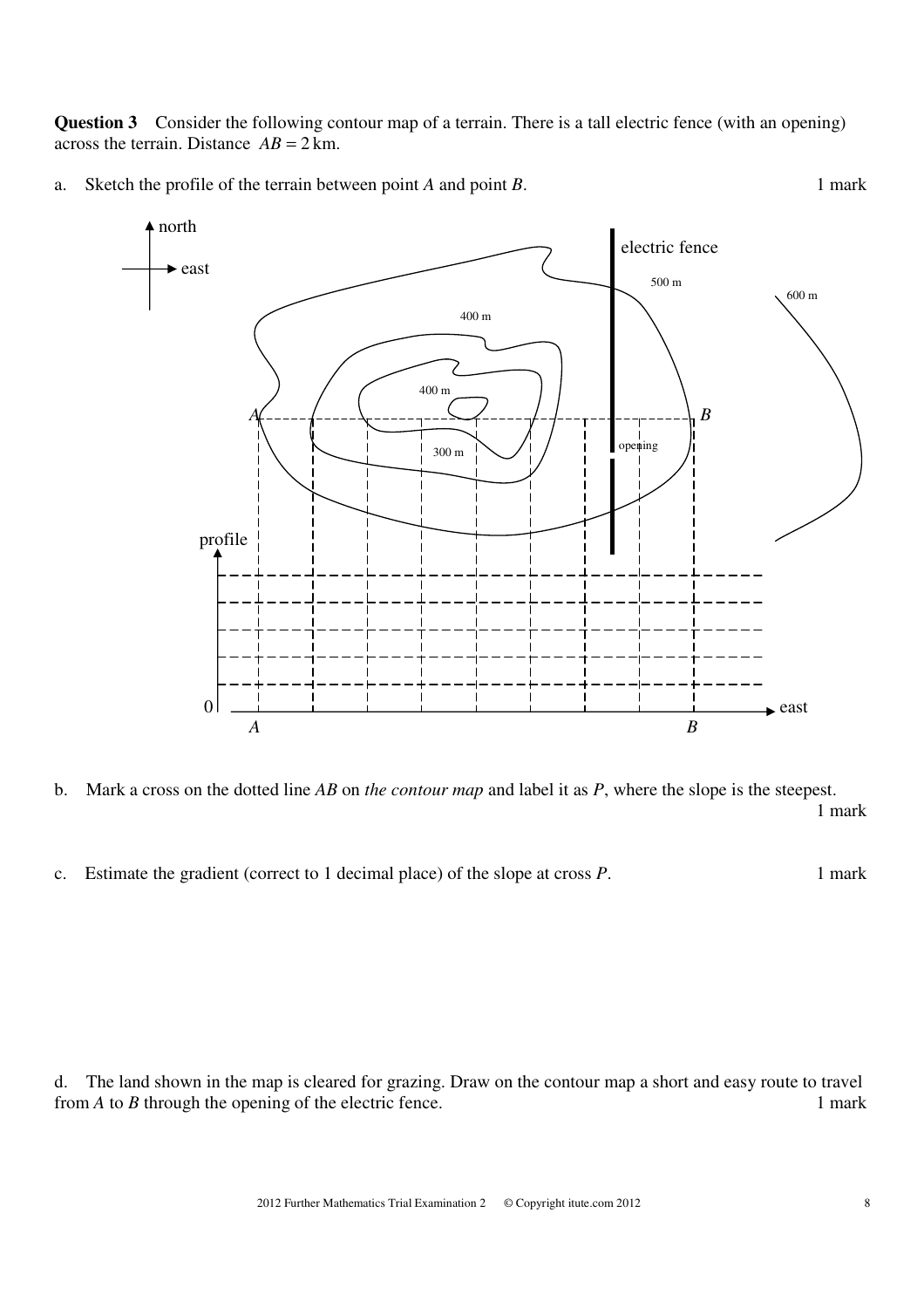



a. Find the obtuse  $\angle CDE$ , correct to the nearest degree. 1 mark

b. Let  $\overline{BC} = x$  metres. Show that  $x^2 - 800x + 157500 = 0$ . 2 marks

c. Given that  $\overline{BC} = 450$  m, calculate the area of the parcel of land, correct to the nearest m<sup>2</sup>. . 1 mark

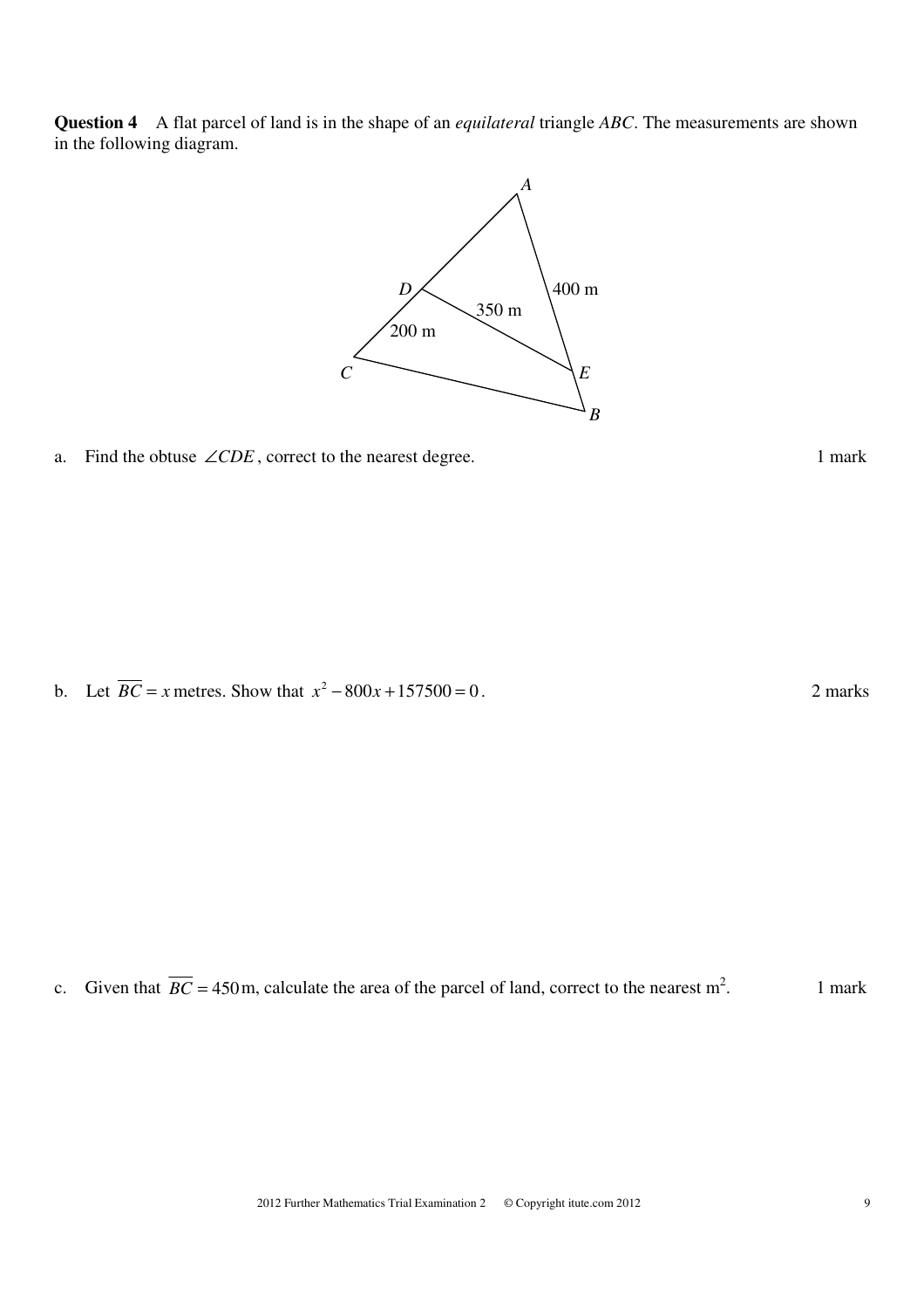#### **Module 3: Graphs and relations**

**Question 1** There is a minimum charge (called flag fall charge) of \$3.20 to travel by Taxi in Melbourne. For each kilometre distance of travel, \$1.617 is added to the minimum charge. Let *C* be the total taxi fare in dollars and *d* be the distance travelled in km.

- a. Write an equation for the taxi fare that a passenger pays to travel  $d$  km. 1 mark
- b. Draw accurately the graph of Melbourne taxi fare for travelling  $d$  km in the axes below. 1 mark



c. Calculate the distance (correct to the nearest km) travelled in Melbourne if the taxi fare is \$51.70. 1 mark

d. Taxi fare in Perth is \$1.59 per km and \$3.90 flag fall charge. Find the distance travelled, correct to the nearest km, for the meters in a Melbourne taxi and a Perth taxi to show the same fare. 1 mark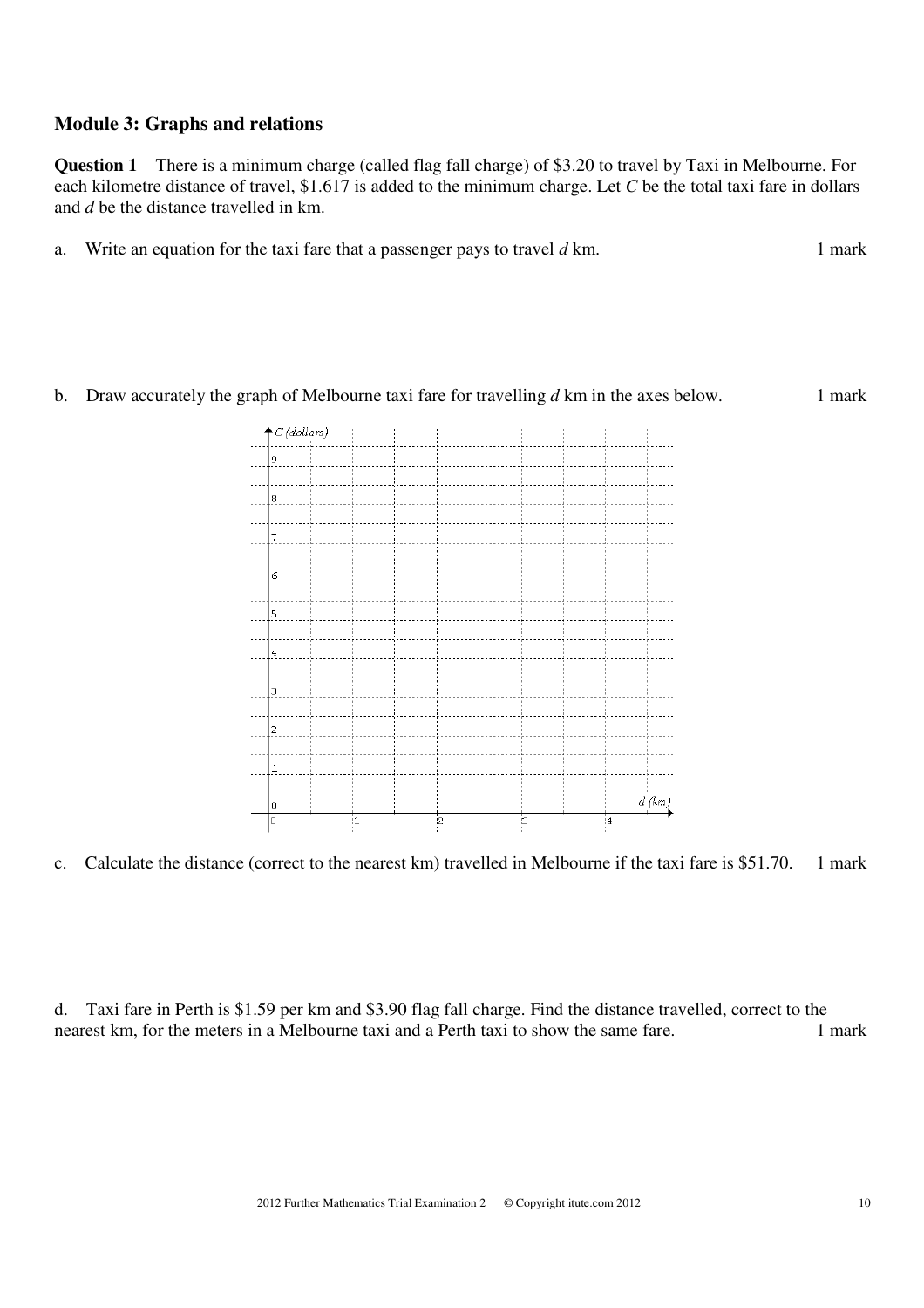**Question 2** The braking distance *d* metres of a car at speed *v* km per hour is measured and the data is shown in the following table.

| $\mathbf{H}$<br>$1 - \lambda$<br>' KIII/II , | ററ<br>J١ | -40 | OU | $\sim$ | $\Omega$<br>οU | Q()                      | 100                                |  |
|----------------------------------------------|----------|-----|----|--------|----------------|--------------------------|------------------------------------|--|
| (m)<br>$\bm{u}$                              |          |     |    | . .    | - -            | $\overline{\phantom{a}}$ | $\Omega$<br>$\mathsf{U}\mathsf{L}$ |  |

a. Plot *d* against  $v^2$  in the following axes. Label the axes. 1 mark



b. Your plot is expected to show that *d* is proportional to  $v^2$ . Find the constant of proportionality and its unit. 2 marks

c. Interpolate the braking distance, correct to the nearest metre, when the speed is 55 km/h. 1 mark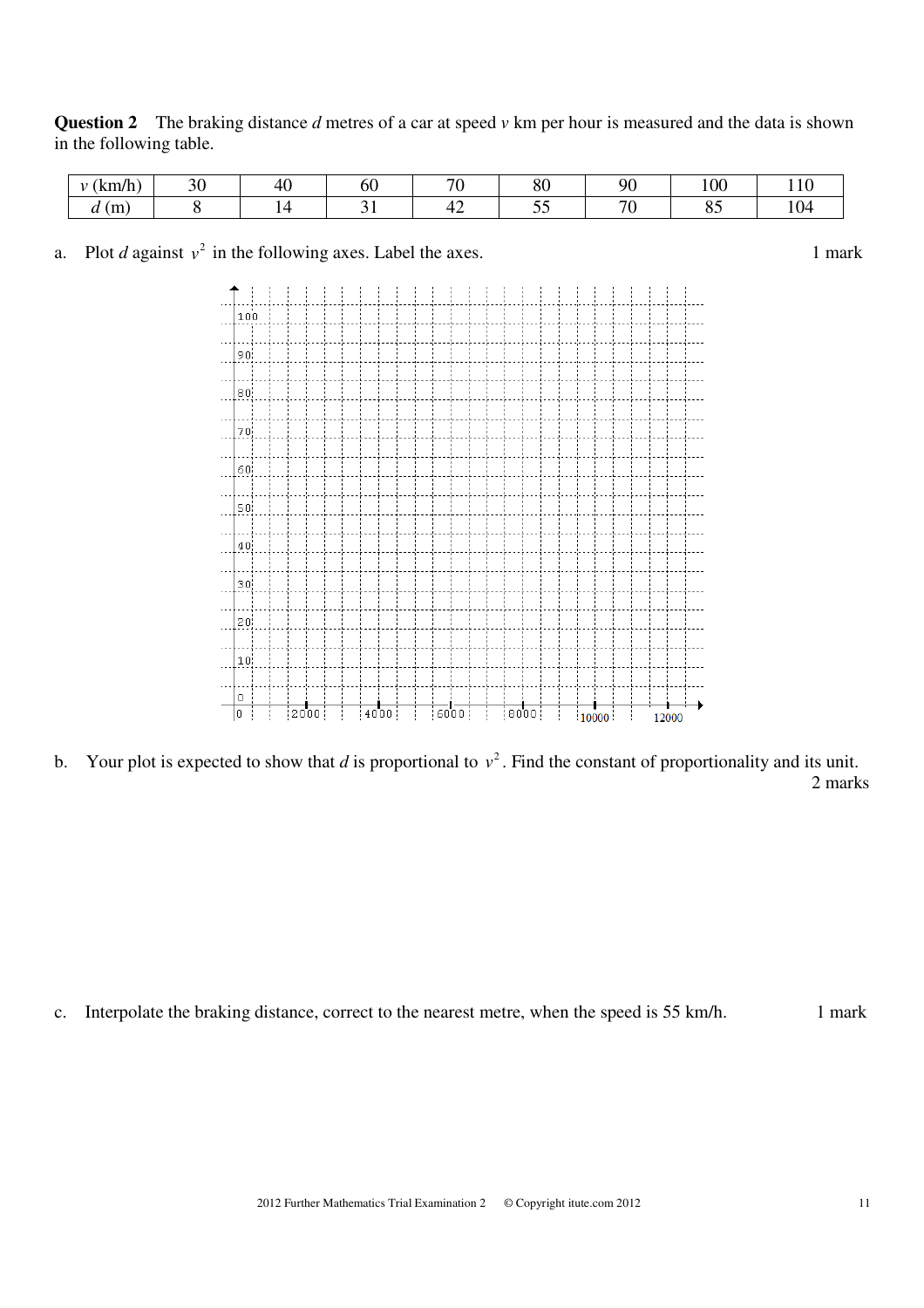**Question 3** A student walks along a straight road to a train station to meet a friend and then return home. The graph of the distance (metres) from home against time (minutes) is shown below.



a. How far is the train station from the student's home? 1 mark

b. Find the average speed in metres per minute (correct to the nearest whole number) of the student in the first 4 minutes.

1 mark

c. Find the average rate of change of the student's *distance from home* in metres per minute (correct to the nearest whole number) in the first 4 minutes. 1 mark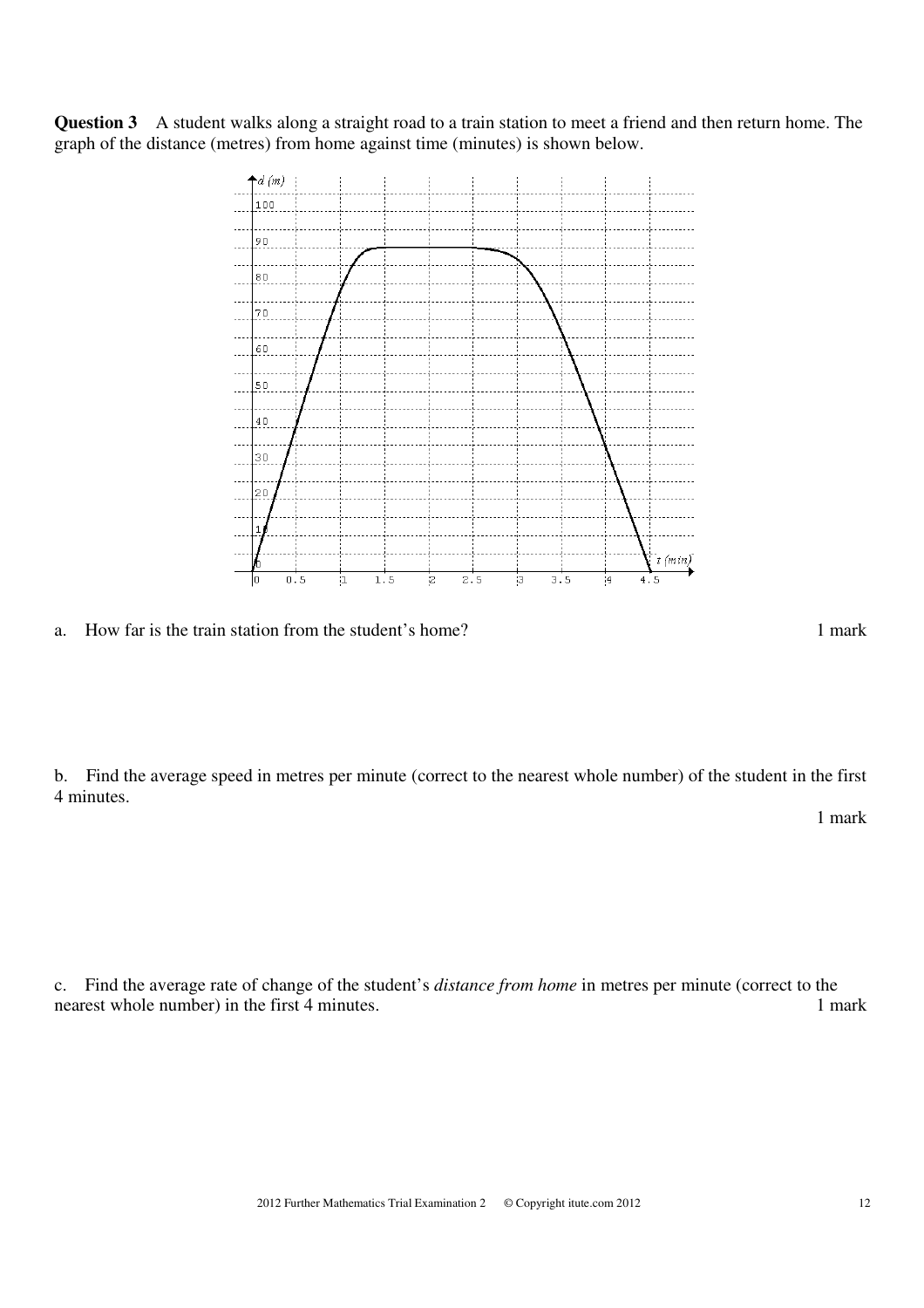**Question 4** A manufacturer of certain product has two factories A and B at separate locations. Factory A can produce 75 items and Factory B can produce 85 items each week. The items are transported to two retail shops X and Y located in different shopping centres. Each week Shop X requires 75 items, and Shop Y requires 45 items. The following table shows the transportation costs in dollars per item.

|                         | Factory A | Factory B |
|-------------------------|-----------|-----------|
| $\operatorname{Shop} X$ |           |           |
| Shop Y                  |           |           |

Let *x* be the number of items transported from Factory A to shop X, and *y* the number of items transported from Factory A to shop Y.

a. Complete the following statements in terms of *x* and *y*. 1 mark

The number of items transported from Factory B to Shop  $X =$ 

The number of items transported from Factory B to Shop  $Y =$ 

b. The constraints are: (1)  $x \ge 0$  (2)  $y \ge 0$  (3)  $x \le 75$  (4)  $y \le 45$  (5)  $x + y \le 75$  (6)  $x + y \ge 35$ 5 of the 6 constraints (equalities only) are shown in the following graph. Sketch the equality of the remaining constraint on the same graph. 1 mark



c. Write an equation for the total cost, *C* dollars, to transport the items required by Shop X and Shop Y each week, in terms of the variables *x* and *y*.

1 mark

d. Determine the lowest total cost to transport the items required by Shop X and Shop Y each week. 1 mark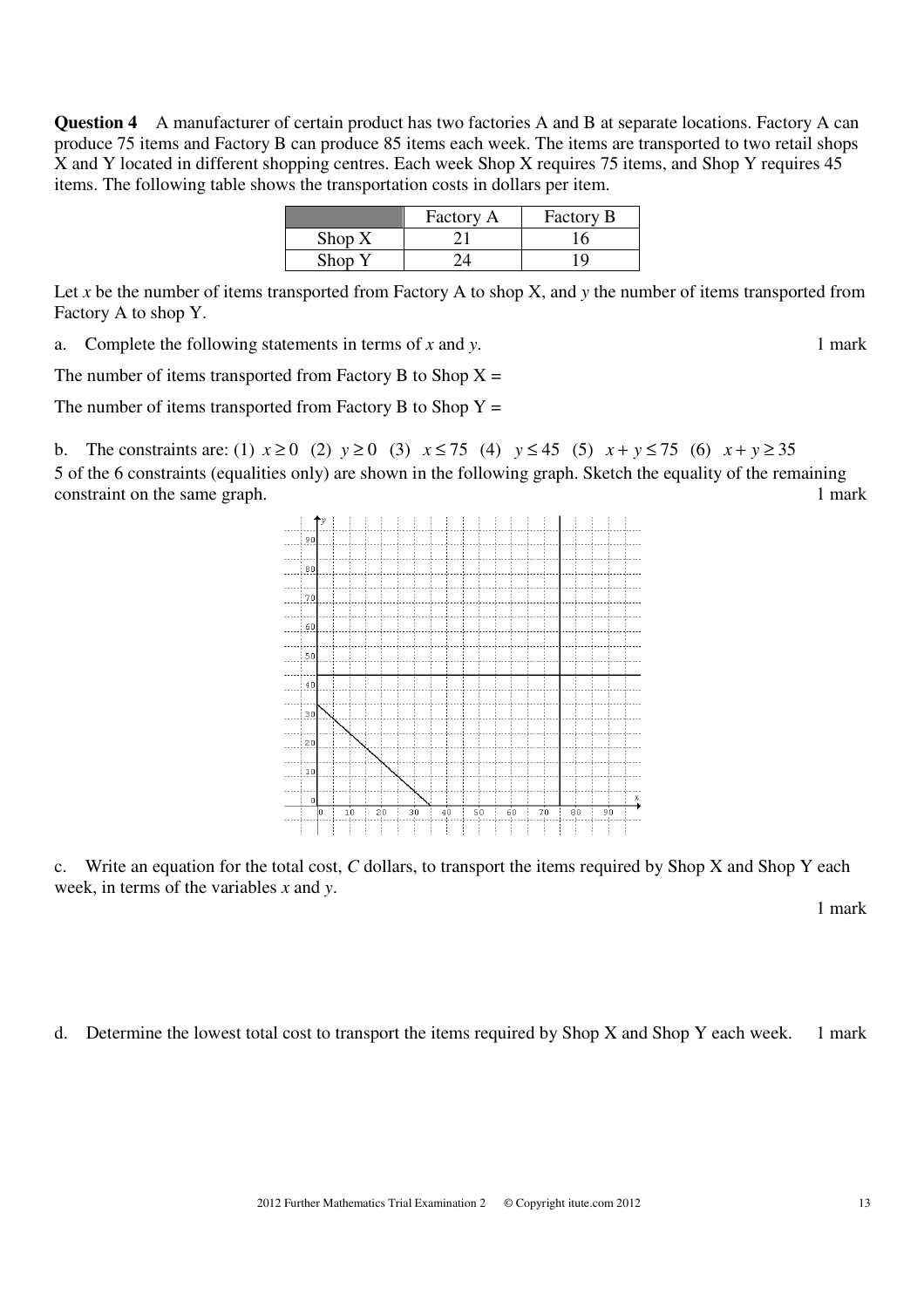#### **Module 4: Business-related mathematics**

**Question 1** Carbon pricing causes electricity to increase in price by 9.0% according to the Australian government. A latest electricity bill shows the amount \$375.00 per quarter before GST.

a. Calculate the bill amount per quarter before GST, correct to the nearest cent, if there were no increase due to carbon pricing. 2 marks 2 marks

b. Calculate the increase in price per quarter before GST, correct to the nearest cent, due to carbon pricing. 1 mark

**Question 2** \$650000 is invested in an ordinary perpetuity at an interest rate of 4.80% per annum to provide a series of regular payments to the investor.

a. Find the monthly payment provided by the perpetuity. 1 mark

b. After three years of monthly payments, how much money remains invested in the perpetuity? 1 mark

c. Determine the effective interest rate (correct to 2 decimal places) on the \$650000 invested in the perpetuity. 2 marks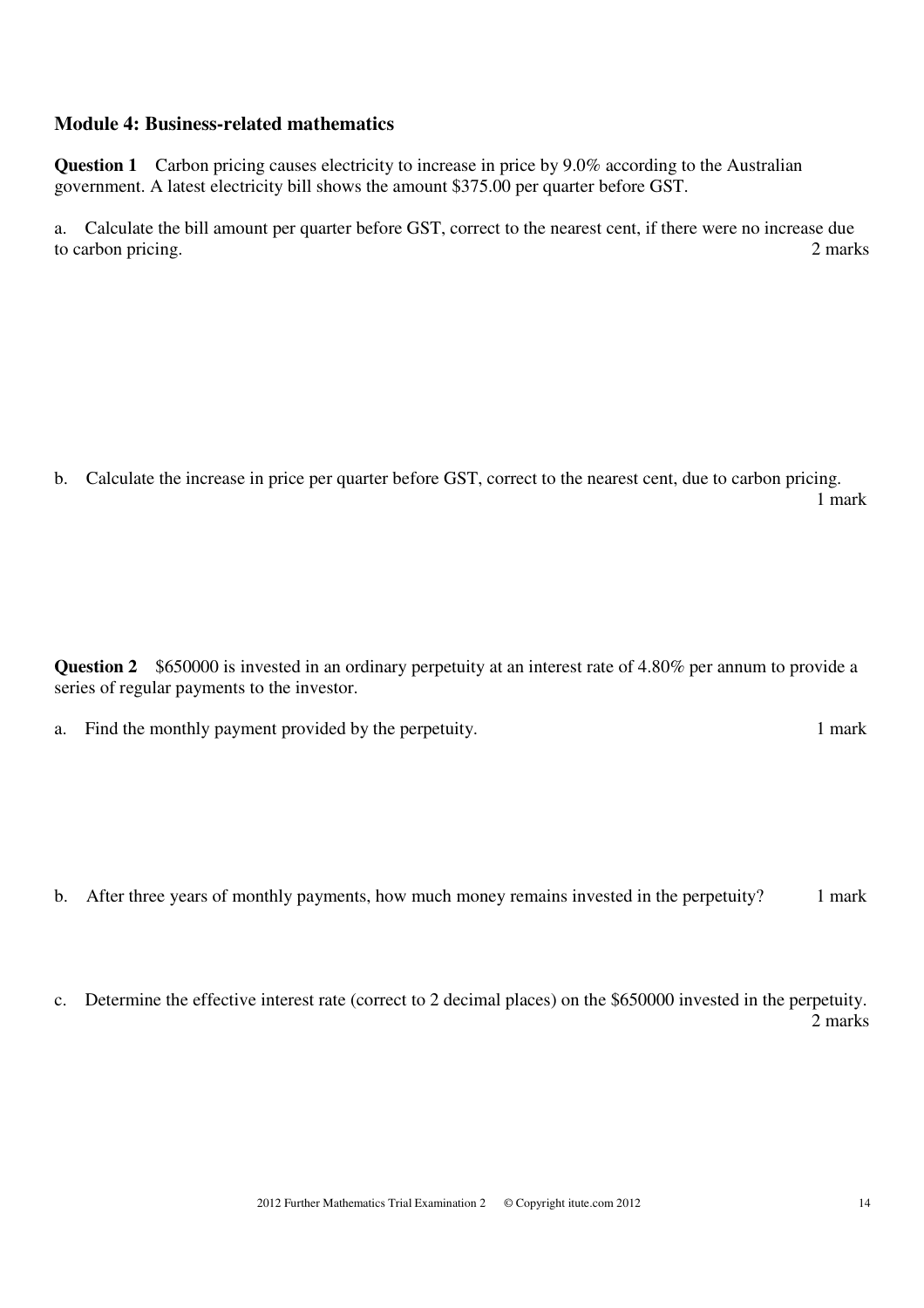**Question 3** A \$550 000 house was purchased with a housing loan of \$450 000 from a bank at 6.7% p.a. interest compounded monthly. The loan is to be paid off over 30 years by monthly payments.

a. Calculate the monthly repayment. 1 mark

Interest rate was reduced by 0.18% after 8 repayments. The borrower decided to continue the same repayment.

b. Calculate the number of months (correct to the nearest month) that the term of the loan will be shortened, assuming there is no further change in interest rate.

2 marks

c. How much interest (correct to the nearest \$1000) will he save over the term of the loan?

1 mark

**Question 4** The following table shows the Australian quarterly CPI from 2010 September quarter to 2012 June quarter.

| <b>Quarter</b> | <b>CPI</b> |
|----------------|------------|
| Sep-2010       | 173.3      |
| Dec-2010       | 174.0      |
| Mar-2011       | 176.7      |
| Jun-2011       | 178.3      |
| Sep-2011       | 179.4      |
| Dec-2011       | 179.4      |
| Mar-2012       | 179.5      |
| $Jun-2012$     | 180.4      |

a. Calculate the annual percentage rise (correct to 1 decimal place) in the cost of living in the financial year 2011-12. 1 mark